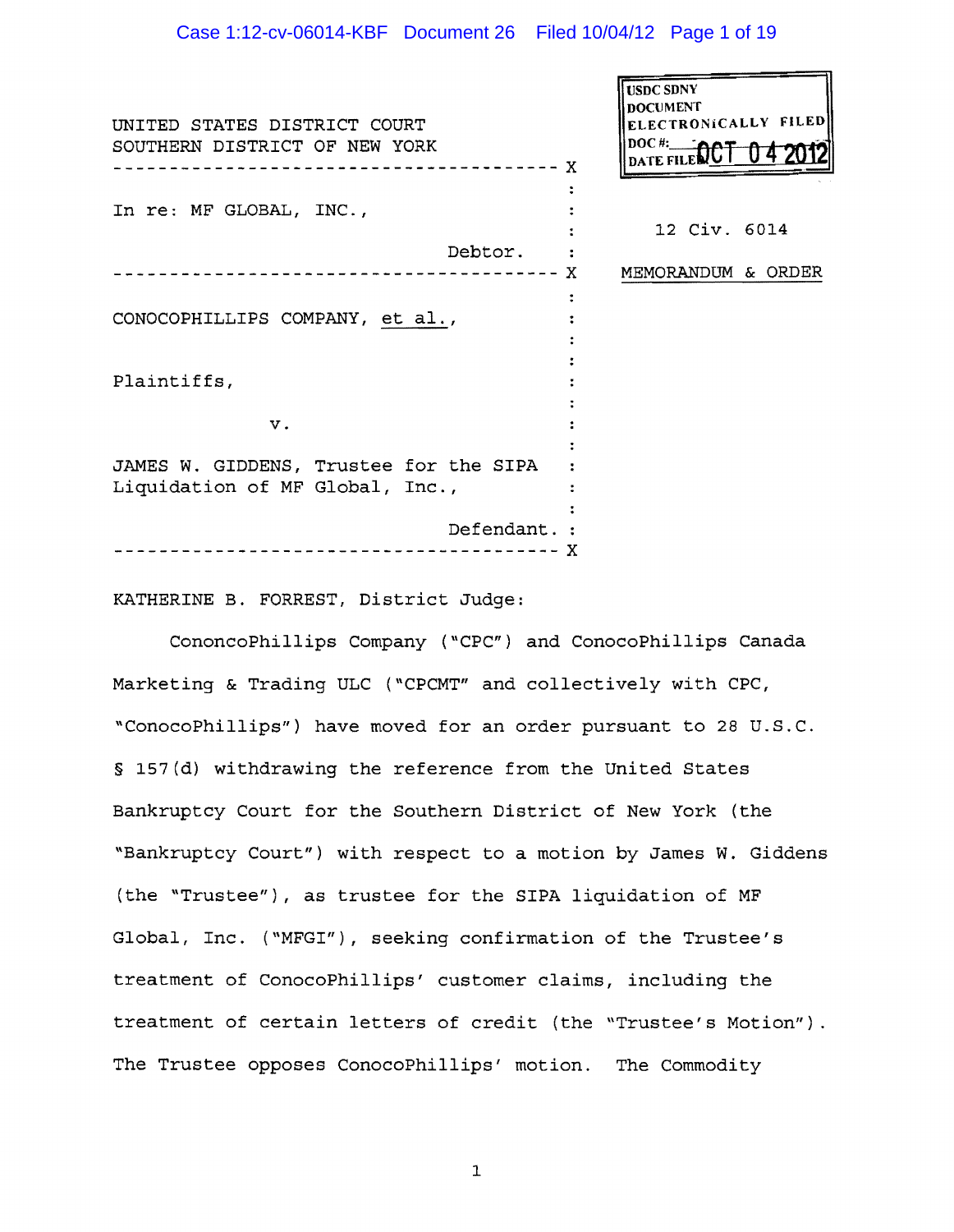## Case 1:12-cv-06014-KBF Document 26 Filed 10/04/12 Page 2 of 19

Futures Trading Commission ("CFTC") submitted a statement and appeared at oral argument in response to ConocoPhillips' motion.

The motion to withdraw was fully submitted as of September 11, 2012.<sup>1</sup> The Court heard argument on September 25, 2012. For the reasons set forth below, ConocoPhillips' motion is granted and the reference of the Trustee's Motion is withdrawn from the Bankruptcy Court.

#### BACKGROUND

#### A. Factual Background

The instant motion arises out of the now-(in) famous collapse of MFGI. None of the relevant facts relating to the motion are in dispute.

When MFGI was a fully operational commodities broker, ConocoPhillips was one of only nine MFGI customers that MFGI allowed to support its commodities trading by posting letters of credit in lieu of other collateral.

Over time, ConocoPhillips obtained six letters of credit to support its various trading activities. CPC obtained two letters of credit to support its trading on foreign exchanges (the "Foreign LOCs"). The Foreign LOCs expired by their terms on November 23, 2011--shortly after MFGI entered bankruptcy in October 2011. (See Decl. of Emil A. Kleinhaus (Dkt. No. 3)

 $1$  On September 25, 2012, the CFTC filed a letter "clarifying" an issue raised at the oral argument (Dkt. No. 24), and ConocoPhillips submitted a brief response on September 27, 2012.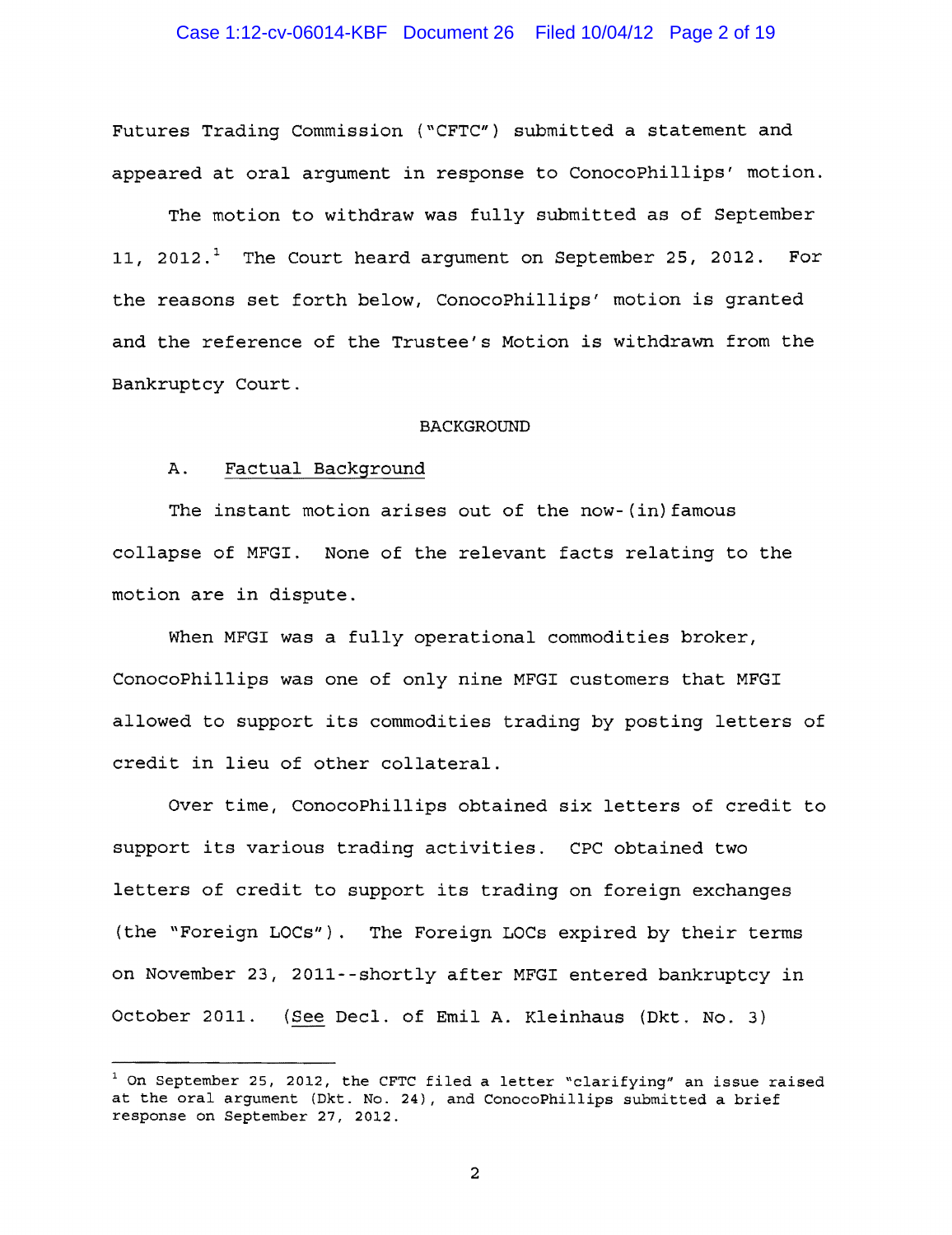## Case 1:12-cv-06014-KBF Document 26 Filed 10/04/12 Page 3 of 19

("Kleinhaus Decl.") Exs. D, E.) Prior to expiration, the Foreign LOCs could only be drawn down if MFGI certified that CPC "has defaulted in accordance with the terms and conditions of the [parties'] agreement . . ." (See, e.g., Kleinhaus Decl. Ex. D at 6.) It is undisputed both that no event of default ever occurred and, at expiration, neither of the Foreign LOCs had been drawn upon.<sup>2</sup>

CPC obtained three additional letters of credit to support its trading through MFGI on domestic exchanges (the "Domestic LOCs"). The terms of the Customer Agreement between MFGI and CPC required an event of default for MFGI to call any of the Domestic LOCs. (See Kleinhaus Decl. Ex. C at §§ 4-5.) There is no dispute that at the time MFGI commenced liquidation, no event of default had occurred and thus, MFGI had not drawn down any of the Domestic LOCs. By their terms, the Domestic LOCs expired on March 30, 2012. (Kleinhaus Decl. Exs. F-H.) Prior to the Domestic LOCs' expiration and subsequent to MFGI's bankruptcy, the Trustee and ConocoPhillips entered into an interim agreement by which the Domestic LOCs would be returned to ConocoPhillips but frozen--pending a determination by a court on how to treat the proceeds of those LOCs (the "interim agreement"). Tr. of

 $^2$  It is also undisputed that the two Foreign LOCs expired by their terms with no reservation of rights or other arrangement between ConocoPhillips and the Trustee.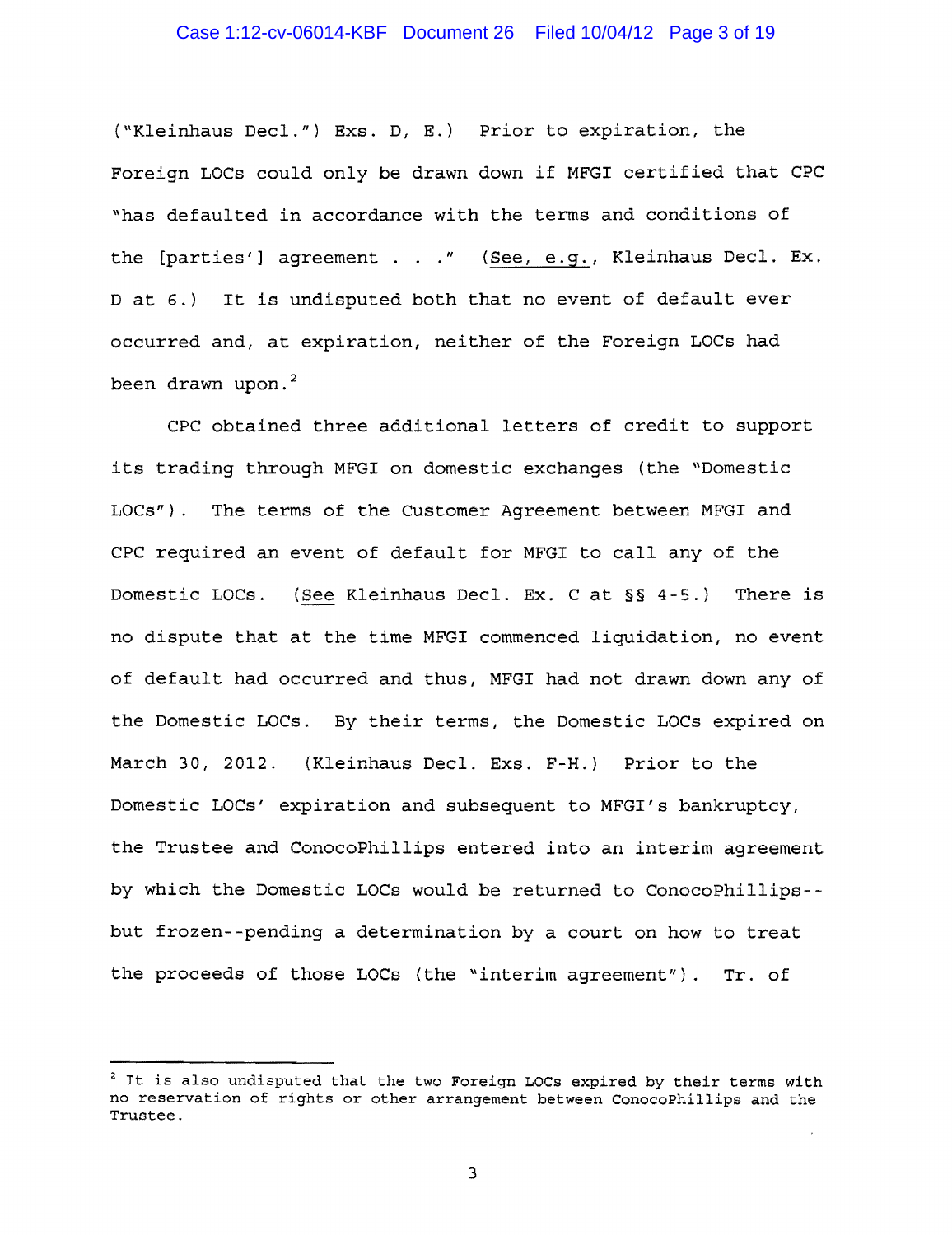Oral Arg. at 7:5-9, ConocoPhillips Co. v. Giddens, No. 12 Civ. 6014 (S.D.N.Y. Sept. 25, 2012) (hereinafter "Tr.").

CPCMT also obtained a sixth letter of credit (the "CPCMT LOC" and with the Foreign and Domestic LOCs, the "LOCs"), which likewise required MFGI to certify the occurrence of an event of default in order to draw upon it. (Kleinhaus Decl. Ex. *Ji* see also id. Ex. I § 4.) It is undisputed that no such default occurred and, prior to MFGI's bankruptcy, MFGI never drew upon the CPCMT LOC. The interim agreement also applies to the CPCMT LOC (which, by its terms expired on July 25, 2012).<sup>3</sup> Tr. at 7:5-9.

On October 31, 2011, the Trustee was appointed to oversee MFGI's liquidation. As part of the liquidation proceedings, ConocoPhillips filed customer claims against MFGI's estate to recover cash that it had maintained at MFGI. (Kleinhaus Decl. Exs. L-M.) In its May 22, 2012, determination of ConocoPhillips' claims, the Trustee allowed CPC and CPCMT claims in certain amounts, but also determined that part of those claims had already been remitted in the amounts of CPC's and CPCMT's respective LOCs. (See Kleinhaus Decl. Exs. N, O.)<sup>4</sup>

<sup>&</sup>lt;sup>3</sup> The parties also agreed to apply the interim agreement to the expired Foreign LOCs during the pendency of litigation over how the LOCs should be treated as part of ConocoPhillips' customer claims. See Tr. at 7:5-9.

<sup>4</sup> Specifically, the Trustee allowed CPC a claim of \$267,415,560 of which, according to the Trustee, \$195 million had already been paid (Kleinhaus Decl. Ex. N at I), and allowed CPCMT a claim of \$36,413,371, of which--under the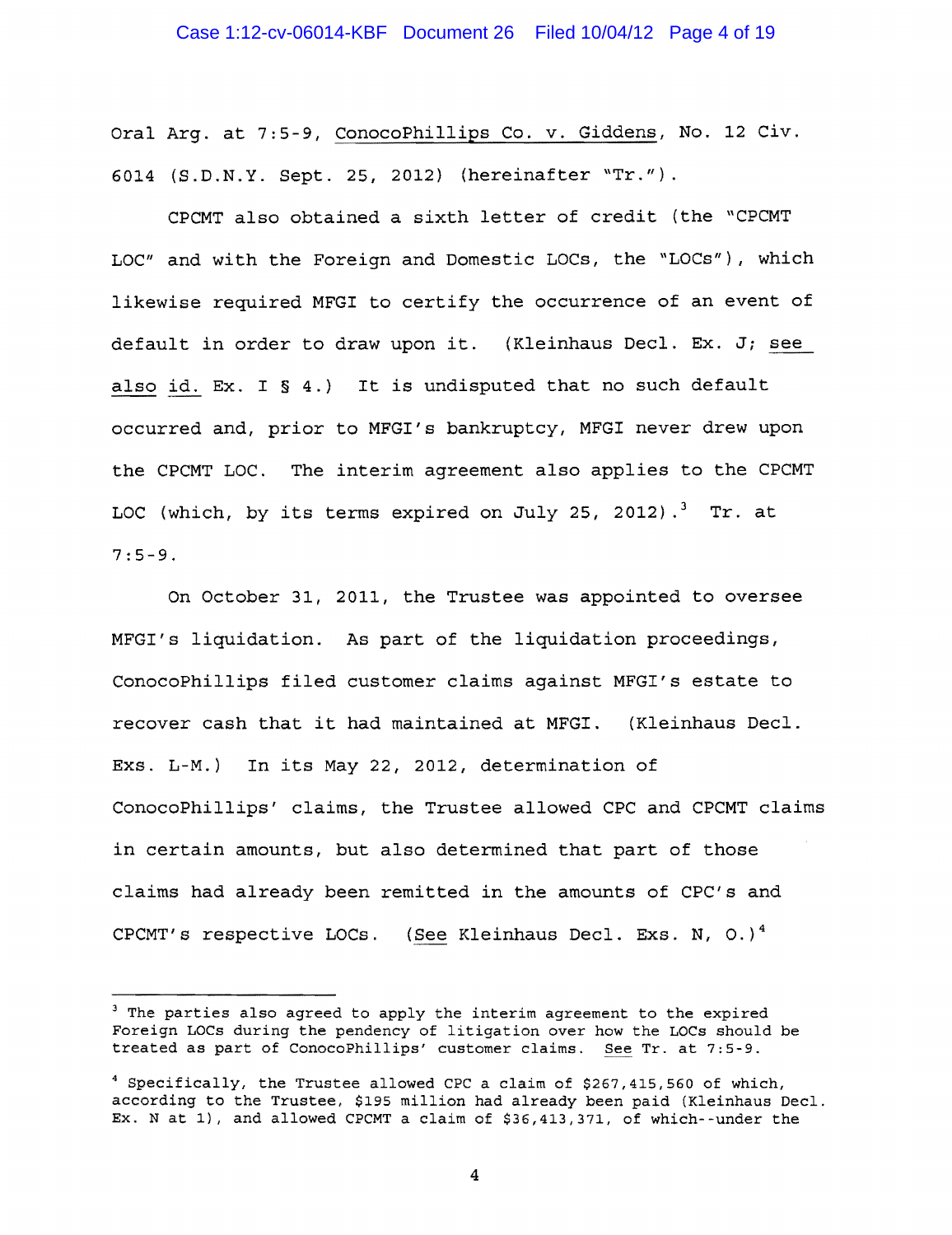The Trustee has asserted that the full proceeds of the six LOCs--which total \$205 million--constitute customer property subject to ratable distribution. Accordingly, as to CPC, the Trustee credited \$135 million--i.e., the face value of the Domestic LOCs--as already having been transferred to CPC with respect to its domestic futures accounts, and \$60 million--i.e., the face value of the Foreign LOCs--as already having been transferred with respect to CPC's foreign futures accounts. See Kleinhaus Decl. Ex. N at 3.) Regarding CPCMT's claim, the Trustee credited \$10 million (i.e., the face value of the CPCMT LOC) with respect to CPCMT's foreign futures trading claim. (Kleinhaus Decl. Ex.  $0$  at  $3.$ )<sup>5</sup>

Given the Trustee's position that the full proceeds of the LOCs constitute customer property, it is possible that at some point ConocoPhillips will be required to return to MFGI's estate amounts in excess of the amounts that the Trustee determined each customer is entitled ratably to receive. In other words, if, by virtue of having received the full face value of the LOCs ConocoPhillips is later determined to have recovered more than

Trustee's theory--\$11,113,709 (which included the \$10 million face value of the CPCMT LOC) had already been paid (Kleinhaus Decl. Ex. 0). The Trustee determined that the amount of the claims related to both the domestic and future "allowed to [ConocoPhillips] includes the face value of the letters of nuture "arrowed to [ConocoPhilips] includes the race value of the lette<br>credit . . . that were posted by [ConocoPhillips] as margin for futures<br>activity . . . ." (Kleinhaus Decl. Ex. N at 3 nn.5-6.)

<sup>5</sup> ConocoPhillips seeks to recover a total of \$40 million that is not covered by the LOCs.  $Tr.$  at  $26:19-23$ .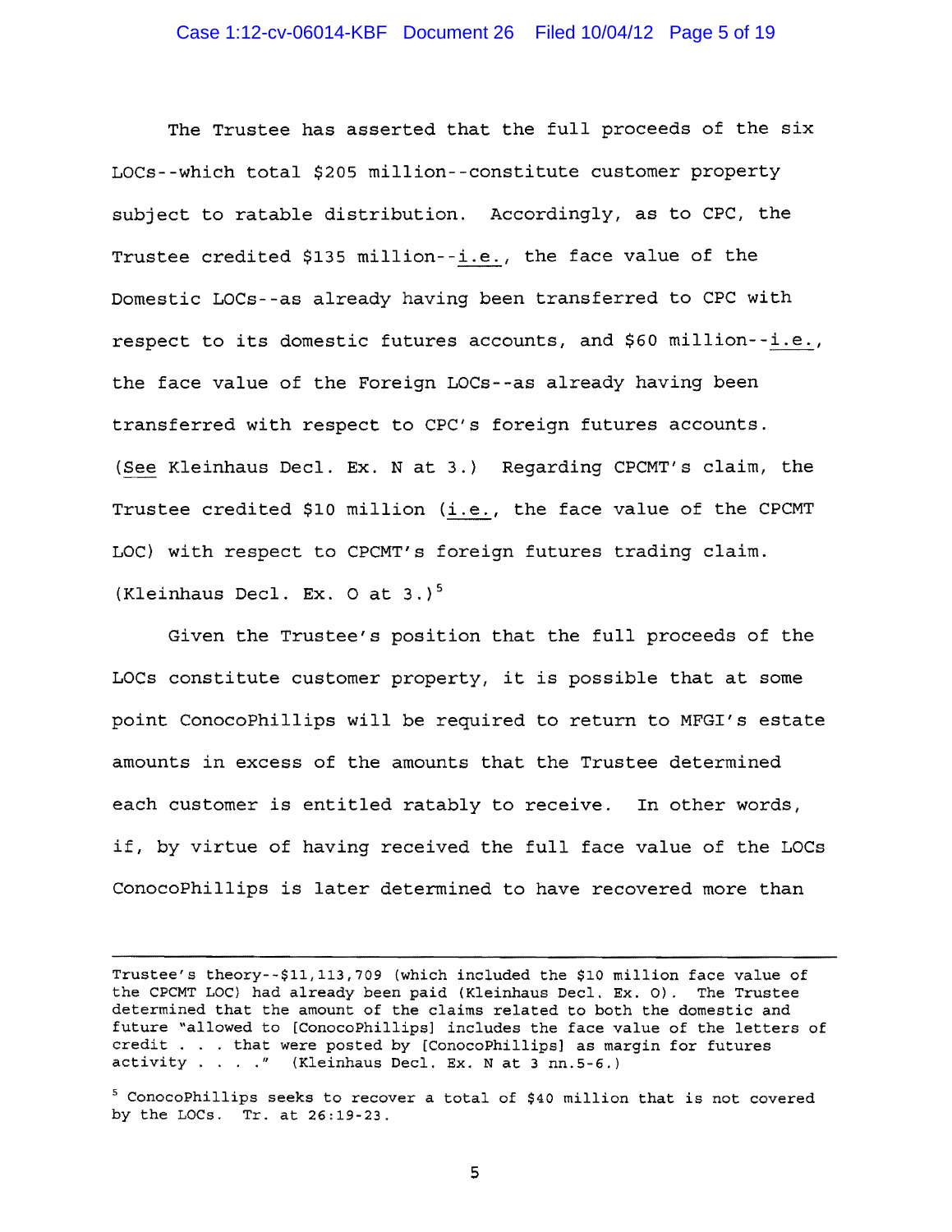## Case 1:12-cv-06014-KBF Document 26 Filed 10/04/12 Page 6 of 19

its ratable share, it is possible that ConocoPhillips could end up owing the estate. See Tr. at 7:15-8:11.

### B. Procedural Background

On June 22, 2012, ConocoPhillips filed an objection in the Bankruptcy Court to the Trustee/s claims determination. (Kleinhaus Decl. Ex. P.) *Specifically,* ConocoPhillips objected to the determination on the grounds that the "Trustee has miscalculated [ConocoPhillips/] claims by including the face value of letters of credit provided by ConocoPhillips to [MFGI] both in the allowed amounts of the claims and in the amounts supposedly 'distributed' to ConocoPhillips on account of the claims." (Id. at 2.) According to ConocoPhillips, the Trustee's approach--i.e., treating the LOCs as if they "had been drawn in full and their proceeds were being held by the Trustee"--left ConocoPhillips with a shortfall in ratable distributions owed.  $(\text{Id.})$ 

On July 30, 2012, the Trustee filed a motion (what is referred to herein as the "Trustee's Motion") for an order seeking to confirm its determination as to ConocoPhillips' "claims to customer accounts margined with letters of credit." (Kleinhaus Decl. Ex. A at 1.) The Trustee's Motion relies upon the position that all customer account collateral--of whatever nature--in excess of a customer's margin obligations becomes "customer property" once a commodities broker goes into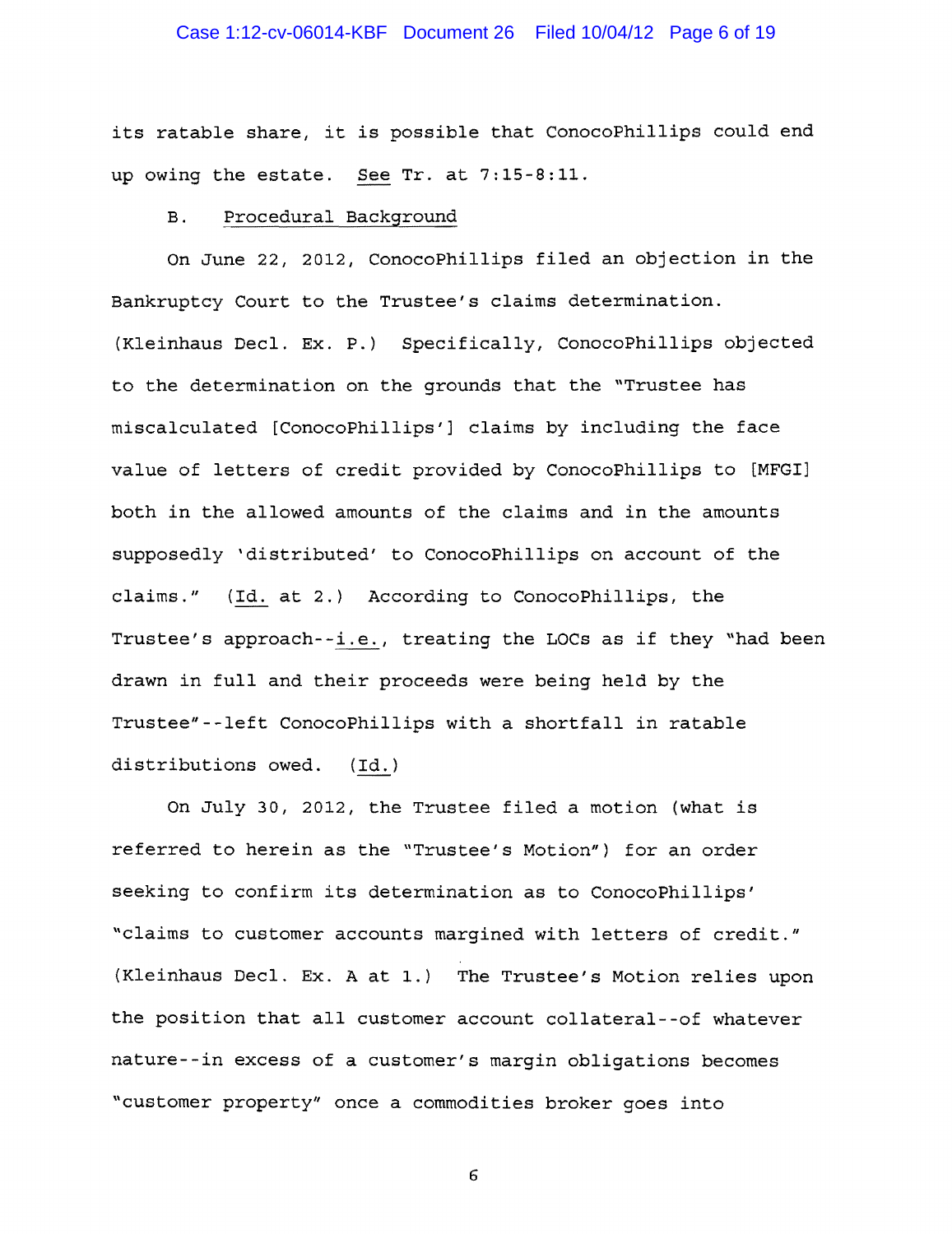### Case 1:12-cv-06014-KBF Document 26 Filed 10/04/12 Page 7 of 19

liquidation. According to the Trustee, it would be inappropriate to treat LOCs differently from other collateral. In that vein, the Trustee relies upon CFTC Regulation 190.08(a) (1) (i) (E), which provides that "the full proceeds of a letter of credit" must be treated as "customer property," subject to pro rata distribution.  $(Id. at 2, 12-13.)$ 

#### DISCUSSION

### A. Legal Standard

Section 157(d) provides:

The district court may withdraw, in whole or in part, any case or proceeding referred under this section, on its own motion or on timely motion of any party, for cause shown. The district court shall, on timely motion of a party, so withdraw a proceeding if the court determines that resolution of the proceeding requires consideration of both title 11 and other laws of the United States regulating organizations or activities affecting interstate commerce.

28 U.S.C. § 157(d). Section 157(d) therefore provides for both discretionary withdrawal for cause (the first sentence of the statute), and mandatory withdrawal when a court must consider federal laws other than title 11 (the second sentence of the statute). Here, ConocoPhillips moves for mandatory withdrawal.

Mandatory withdrawal "is reserved for cases where substantial and material consideration of non-Bankruptcy Code federal statutes is necessary for resolution of the proceedings." In re Ionosphere Clubs, Inc., 922 F.2d 984, 995 (2d Cir. 1990). "Substantial and material consideration" means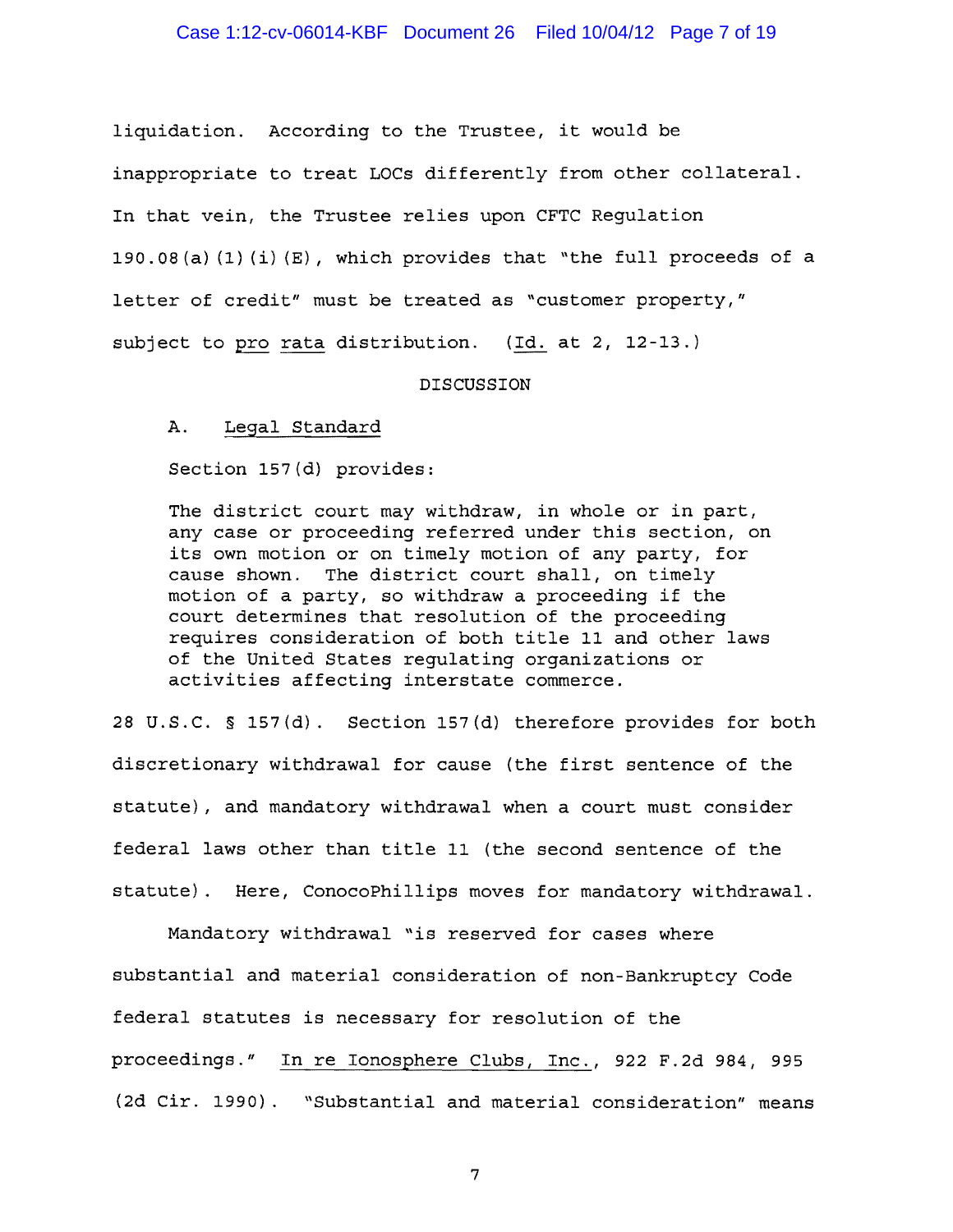## Case 1:12-cv-06014-KBF Document 26 Filed 10/04/12 Page 8 of 19

"significant interpretation, as opposed to simply application, of federal laws apart from the bankruptcy statutes." City of New York v. Exxon Corp., 932 F.2d 1020, 1026 (2d Cir. 1991) i see also In re Enron Corp., No. 04 Civ. 8177, 2004 WL 2711101, at \*2 (S.D.N.Y. Nov. 23, 2004) ("The purpose of § 157(d) is to assure that an Article III judge decides issues calling for more than routine application of federal laws outside the Bankruptcy Code." (quotation marks and alteration omitted)). Although mandatory withdrawal does not require matters of first impression be involved, where they are, "the burden of establishing a right to mandatory withdrawal is more easily met." Picard v. JPMorgan Chase & Co., et al. ("JPMorgan"), 454 B.R. 307, 312 (S.D.N.Y. 2011) (quotation marks omitted); Bear, Stearns Secs. Corp. v. Gredd, No. 01 CIV 4379, 2001 WL 840187, at \*2 (S.D.N.Y. July 25, 2001) (same). Resolution of a motion to withdraw the reference does not, however, require an analysis of "the merits of the parties' positions concerning the statutes of th[e] property in dispute." Gredd, 2001 WL 840187, at \*4; see also JPMorgan, 454 B.R. at 312.

## B. Analysis

In order for mandatory withdrawal to be appropriate under section 157(d), this Court must find that at least one issue requires "substantial and material consideration" of federal non-bankruptcy law. Here, there are three such issues. All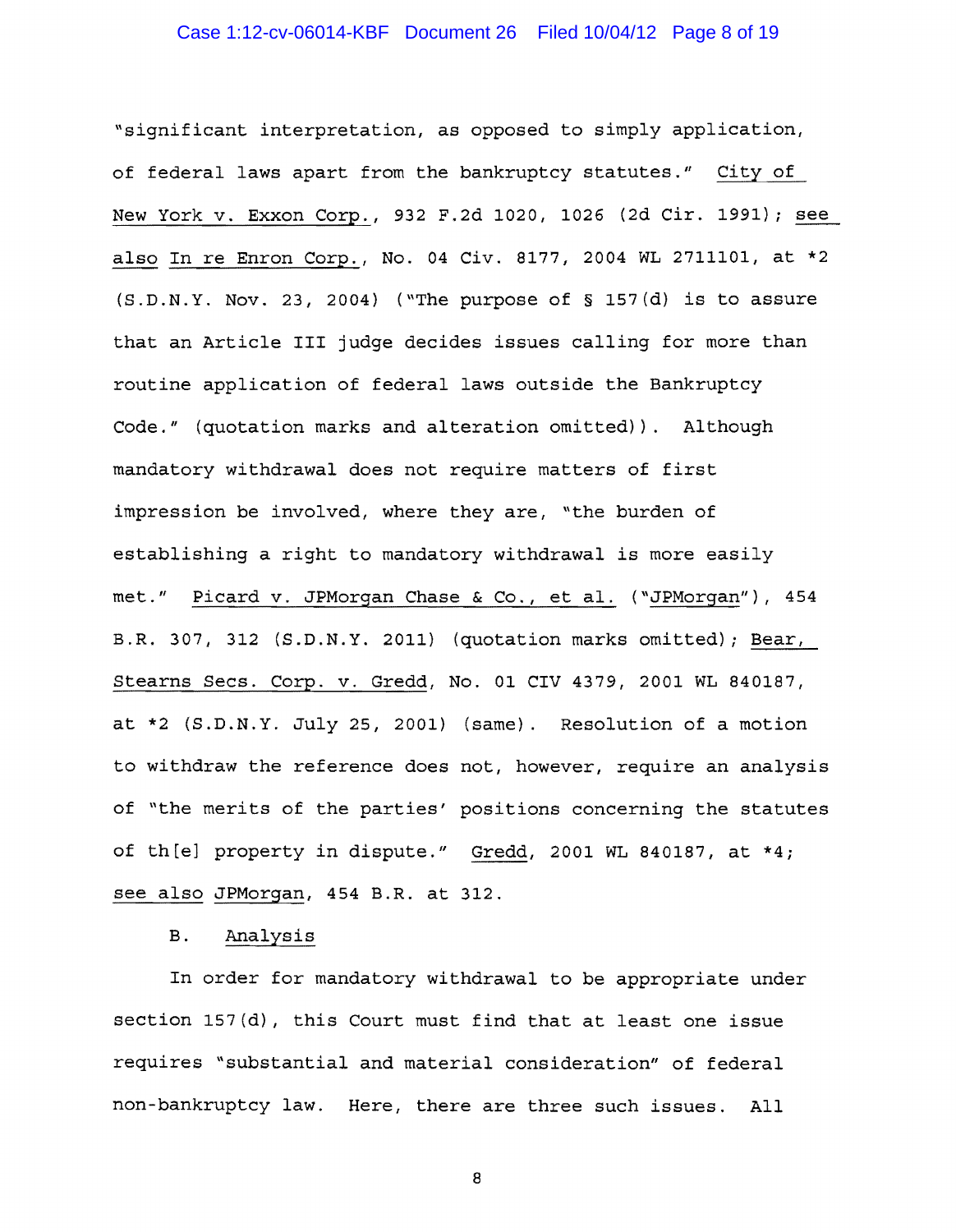three implicate Requlation 190.08(a)(1)(i)(E). That provision provides, in pertinent part:

The property of the debtor's estate must be allocated among account classes and between customer classes as provided in this section, except for special distributions required under appendix B to this part. The property so allocated will constitute a separate estate of the customer class and the account class to which it is allocated, and will be designated by reference to such customer class and account class. (a) (1) Customer property includes the following . . (i) All cash, securities, or other property or the proceeds of such cash, securities, or other property received, acquired, or held by or for the account of the debtor, from or for the account of a customer,<br>including a non-public customer, which is: ...<br>(R) The full pureased of a latter of such the four including a non-public customer, which is:  $\dots$ .<br>(E) The full proceeds of a letter of credit if such letter of credit was received, acquired or held to margin, guarantee, secure, purchase or sell a commodity contract . . .

17 C.F.R. § 190.08(a) (1) (i) (E). The CFTC promulgated the Part 190 Regulations pursuant to the CEA, 27 U.S.C.  $\S$  24(a) (i.e., a statute not part of title 11 of the Bankruptcy Code) . ConocoPhillips concedes that the CFTC enacted the Part 190 Regulations to implement or supplement the commodity broker liquidation provisions of the Bankruptcy Code. *(See* Mem. of Law in Support of ConocoPhillips' Mot. to Withdraw (Dkt. No.2) ("CP Mem. ") at 11.)

Once MFGI entered bankruptcy, the Trustee interpreted CFTC Regulation 190.08(a) (1) (i) (E) as not only allowing, but also requiring, that the "full proceeds" of the undrawn LOCs be included with all other customer property, subject to ratable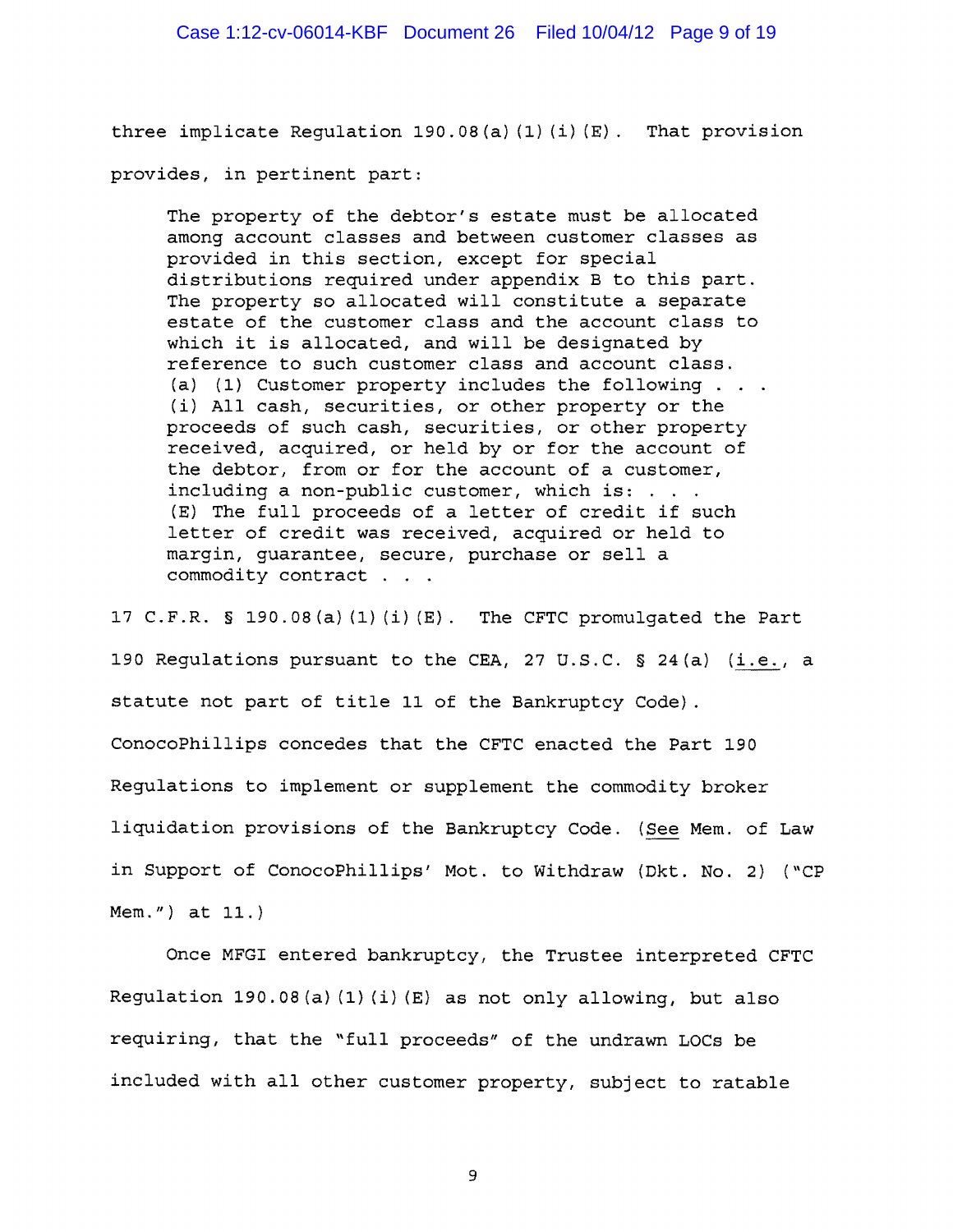## Case 1:12-cv-06014-KBF Document 26 Filed 10/04/12 Page 10 of 19

distribution. The Trustee then referenced those "proceeds" (which had not been reduced to proceeds in fact) as fulfillment of a substantial portion of ConocoPhillips' customer claims. The Trustee readily concedes that outside of the liquidation context, MFGI could not have drawn upon any of the LOCs. According to the Trustee, their treatment of the full proceeds of the LOCs as customer property is appropriate because, as evidenced by the Part 190 Requlations, "everything changes in bankruptcy" such that the Trustee can count the full proceeds of an undrawn letter of credit as part of the estate/s overall customer property.

ConocoPhillips argues that the Trustee/s treatment of the LOCs raises three issues that require "substantial and material consideration" of federal non-bankruptcy law: (1) the correct interpretation of "full proceeds" in CFTC Regulation 190.08(a)  $(1)$   $(i)$   $(E)$ ;  $(2)$  whether the Trustee's interpretation of Regulation 190.08(a)  $(1)$   $(i)$   $(E)$  conflicts with the CEA's prohibition on the CFTC regulating bank products; and (3) whether the Trustee/s interpretation of Regulation 190.08(a) (1) (i) (E) conflicts with state law regarding letters of credit, and therefore implicates the federal law of preemption.

1. Interpretation of Regulation 190.08(a) (1) (i) (E)

The Trustee/s treatment of the LOCs requires judicial interpretation of the meaning of "full proceeds" in Regulation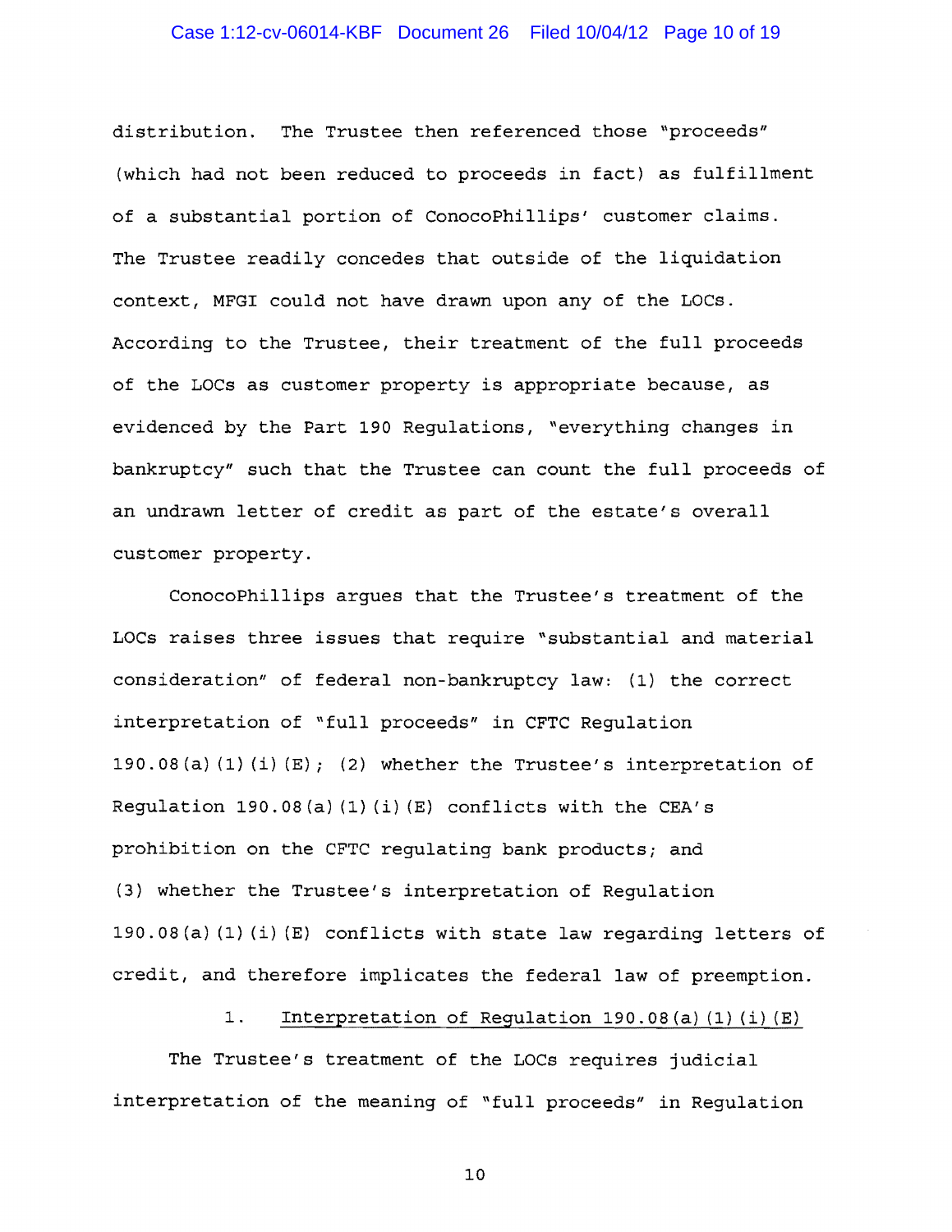## Case 1:12-cv-06014-KBF Document 26 Filed 10/04/12 Page 11 of 19

190.08(a)(1)(i)(E) as applied to undrawn LOCs. ConocoPhillips argues that the Trustee's use of Regulation 190.08(a) (1) (E) to treat the LOCs as if they had been fully drawn (i.e., to "treat the face of letters of credit as 'customer property' subject to pro rata distribution" (CP Mem. at 14)) is novel--and that consideration of that interpretation is a matter of first impression. At oral argument, the Trustee conceded that a court has not "answer [ed] this question before." Tr. at 56:8-19.<sup>6</sup>

The Trustee argues that this interpretative issue does not require "substantial and material consideration" of federal non-bankruptcy law because the Part 190 Regulations are effectively (although not literally) part of the Bankruptcy Code because they were intended to regulate liquidation of commodities brokers. (Tr.'s Mem. of Law in Opp'n to ConocoPhillips' Mot. to Withdraw the Ref. (Dkt. No. 18) ("Tr. Mem.") at 3, 7-10.) That overlooks--despite the Trustee's concession on this point (id. at 8)--that the regulations were

<sup>6</sup> The Trustee argues that interpreting "full proceeds" as anything other than the face value of the letters of credit renders the regulation nugatory. Although this is an issue to be resolved at the merits stage of this proceeding, the Court noted at oral argument that the regulation could apply to a situation where "there has been a trigger for a letter of credit and the trigger may have actually occurred thereby making the CFTC provision live and actually relate to real proceeds as opposed to the generation of proceeds." Tr. at 5:15-18.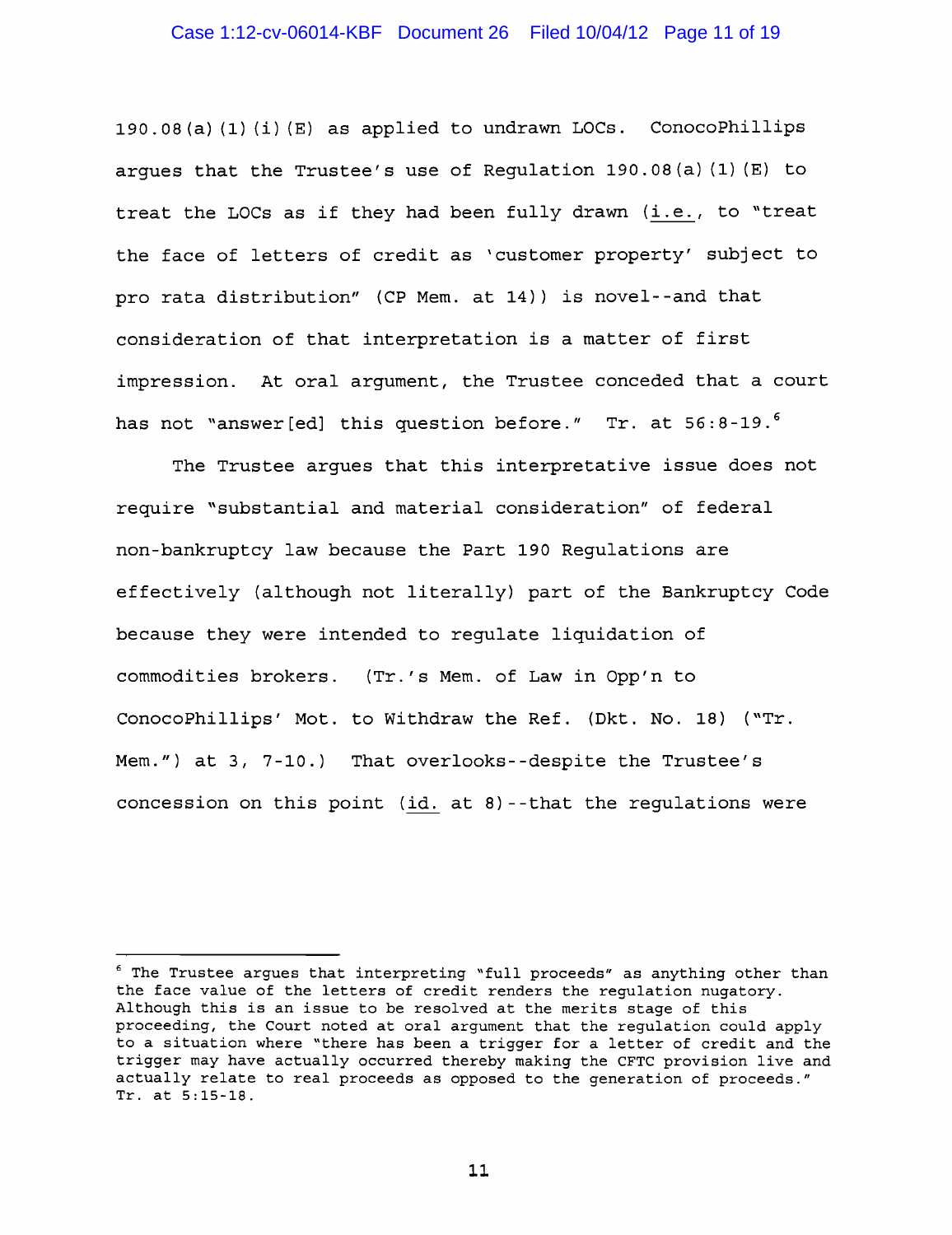## Case 1:12-cv-06014-KBF Document 26 Filed 10/04/12 Page 12 of 19

promulgated pursuant to powers granted to the CFTC under the CEA, which indisputably is not part of title  $11.^7$ 

Further, the Trustee argues that to hold that interpretive questions relating to Regulation 190.08 require reference to "other laws of the United States" would require vast numbers of questions go to the district courts that more properly belong in the bankruptcy court. (See Tr. Opp'n at 9-10); see also Tr. at 54:9-55:12. This Court is mindful of the Second Circuit's admonition that withdrawal should be "construed narrowly." See In re Ionosphere Clubs, Inc., 922 F.2d at 995. Under the circumstances here, however, the interpretive issues relating to the differing treatment of letters of credit in and out of liquidation is a larger question that potentially implicates a host of non-liquidation issues--e.g., how financial transactions are structured and risks allocated. This interpretative issue is substantial and material insofar as Regulation 190.08(a} (1) (i) (E) only is concerned--not all applications of Regulation 190.08 will require substantial and material consideration of laws outside of title 11.8

<sup>7</sup> That the Part 190 Regulations are "closely connected to the Bankruptcy Code" (see Tr. Mem. at 8) does not change the Court's analysis.

<sup>&</sup>lt;sup>8</sup> If the Trustee consistently is--and has been--applying the Part 190 Regulations to various types of property held at MFGI and cannot cite to other instances where district courts have withdrawn the reference (in the MFGI liquidation or others) that demonstrates to this Court that withdrawal here--in these narrow circumstances relating to letters of credit under Regulation 190.08(a) (i) (E) only--will not create a sideshow to the Bankruptcy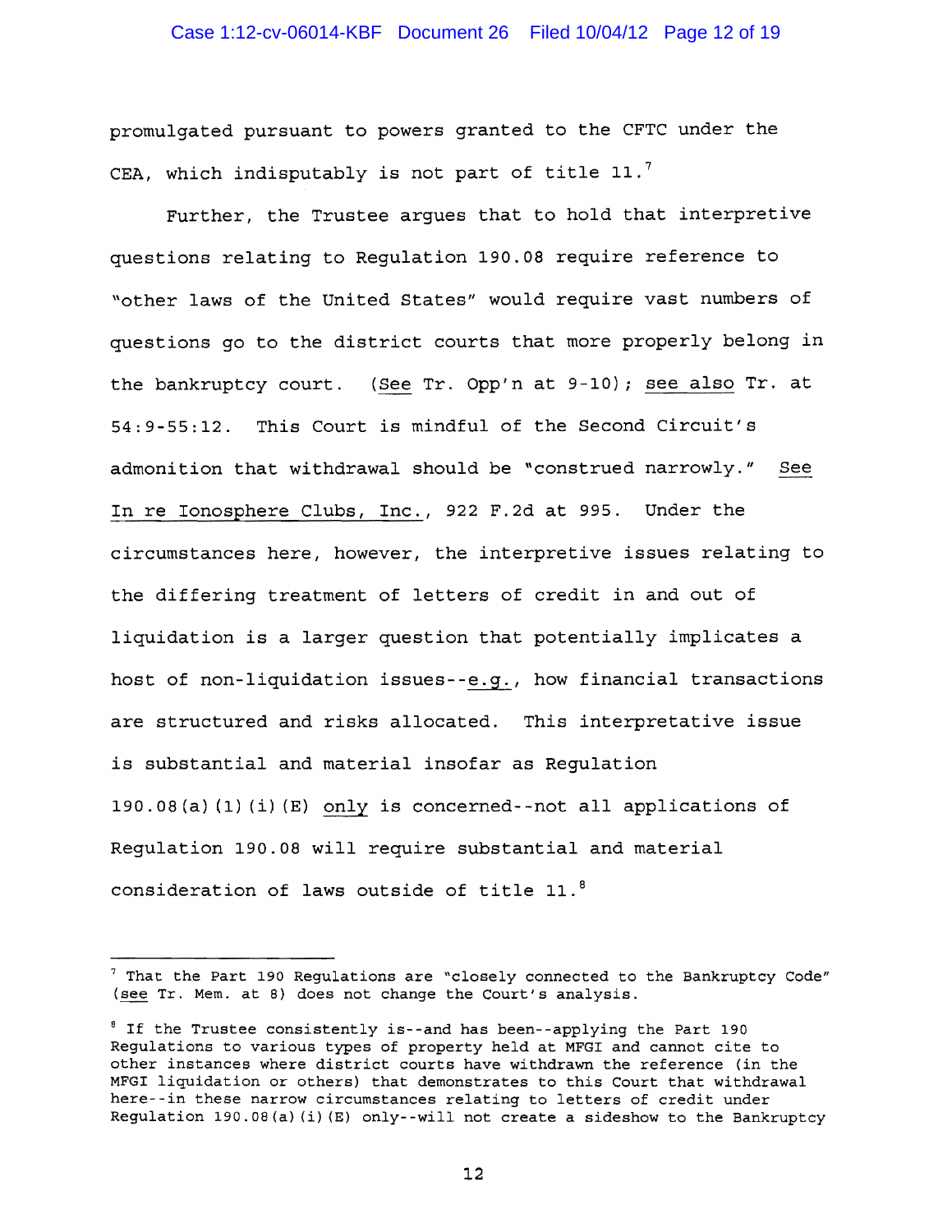The second sentence of section 157(d) is clear: if a court must consider title 11 and others laws of the United States, the Court must withdraw the reference from the Bankruptcy Court. 28 U.S.C. § 157(d). The CFTC is not title 11; it is "other laws" of the United States. Interpreting the meaning of "full proceeds" in this factual context requires "substantial and material consideration" of federal non-bankruptcy law. Thus, this Court must withdraw the reference. See, e.g., JPMorgan, 454 B.R. at 312; Gredd, 2001 WL 840187, at \*2.

## 2. Resolving the Conflict between Regulation 190 . 08 (a) (1) (i) (E) and the CEA

Even if the Part 190 Regulations were considered to effectively be part of title II, there is an additional, independent basis for mandatory withdrawal. ConocoPhillips argues that the Trustee's use of Requlation 190.08(a)  $(1)$   $(i)$   $(E)$ to "generate" the "full proceeds" of letters of credit upon a commodities broker's liquidation conflicts with the CEA's prohibition on the CFTC regulating "bank products." (CP Mem. at 15.) The CEA bars the CFTC from "exercis[ing] regulatory authority under the  $[CEA]$  with respect to  $[]$  an identified banking product." 7 U.S.C. § 27a(a) (1). An "identified banking product" statutorily includes "a letter of credit issued by a bank." Pub. L. No. 106-102, 113 Stat. 1338 § 206(a) (3)

Court's administration of MFGI's estate. Regardless, the Court's ruling on the instant motion to withdraw should be construed narrowly.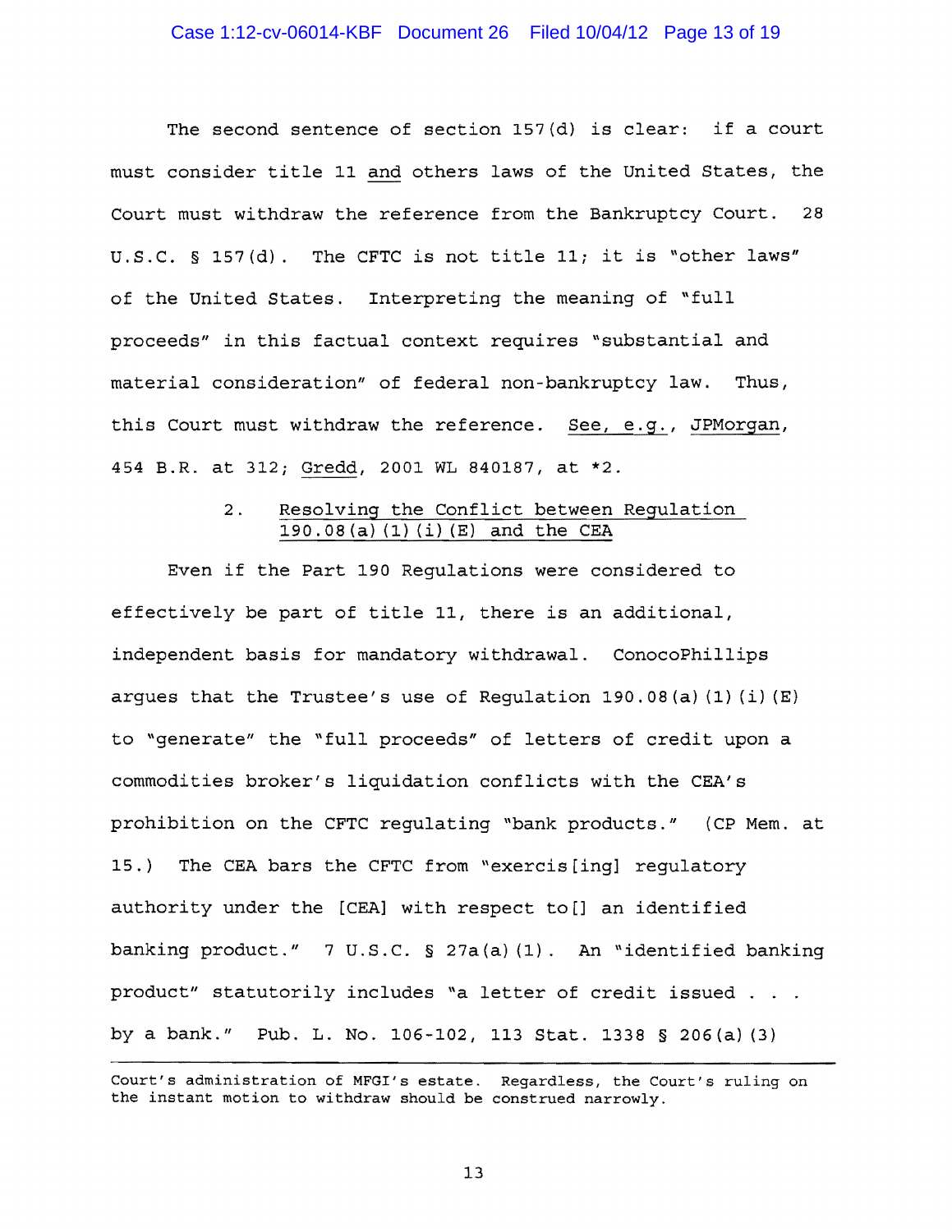(codified at 15 U.S.C. § 78c note.)<sup>9</sup> Thus, according to ConocoPhillips, this Court must withdraw the reference to determine whether Requlation  $190.08(a) (1) (i) (E)$ , as interpreted by the Trustee, has allowed the CFTC to exceed the scope of its regulatory authority by regulating what the CEA has defined as a "bank product."

Both the Trustee and the CFTC argue that the regulation at issue does not implicate the CFTC's authority because the rule at issue (190.08(a) (1) (i) (E)) is not "regulating" an identified banking product. (Tr. Mem. at 19; Stmt. of the CFTC in Resp. to ConocoPhillips' Mot. to Withdraw the Ref. (Dkt. No. 20) ("CFTC *Mem.")* at 11-12.) However, it is clear that the Part 190 Regulations may well "regulate." There is no dispute that there is a difference between how LOCs are treated in and out of liquidation.

To explore that point, at oral argument the Court inquired of the Trustee how, in fact, the estate could draw upon any of the LOCs at issue here. Tr. at  $42-43$ . Under "normal"  $(i.e.,$ non-bankruptcy) circumstances, a letter of credit may only be drawn if the holder presents the requisite documentation, as specified by the letter. Here, the LOCs require that an event of default have occurred for the letter to be drawn--and the

<sup>&</sup>lt;sup>9</sup> The Trustee concedes, as it must, that "Congress intended to exempt certain banking products, including letters of credit, from regulation as futures contracts." (Tr. Mem. at 19.)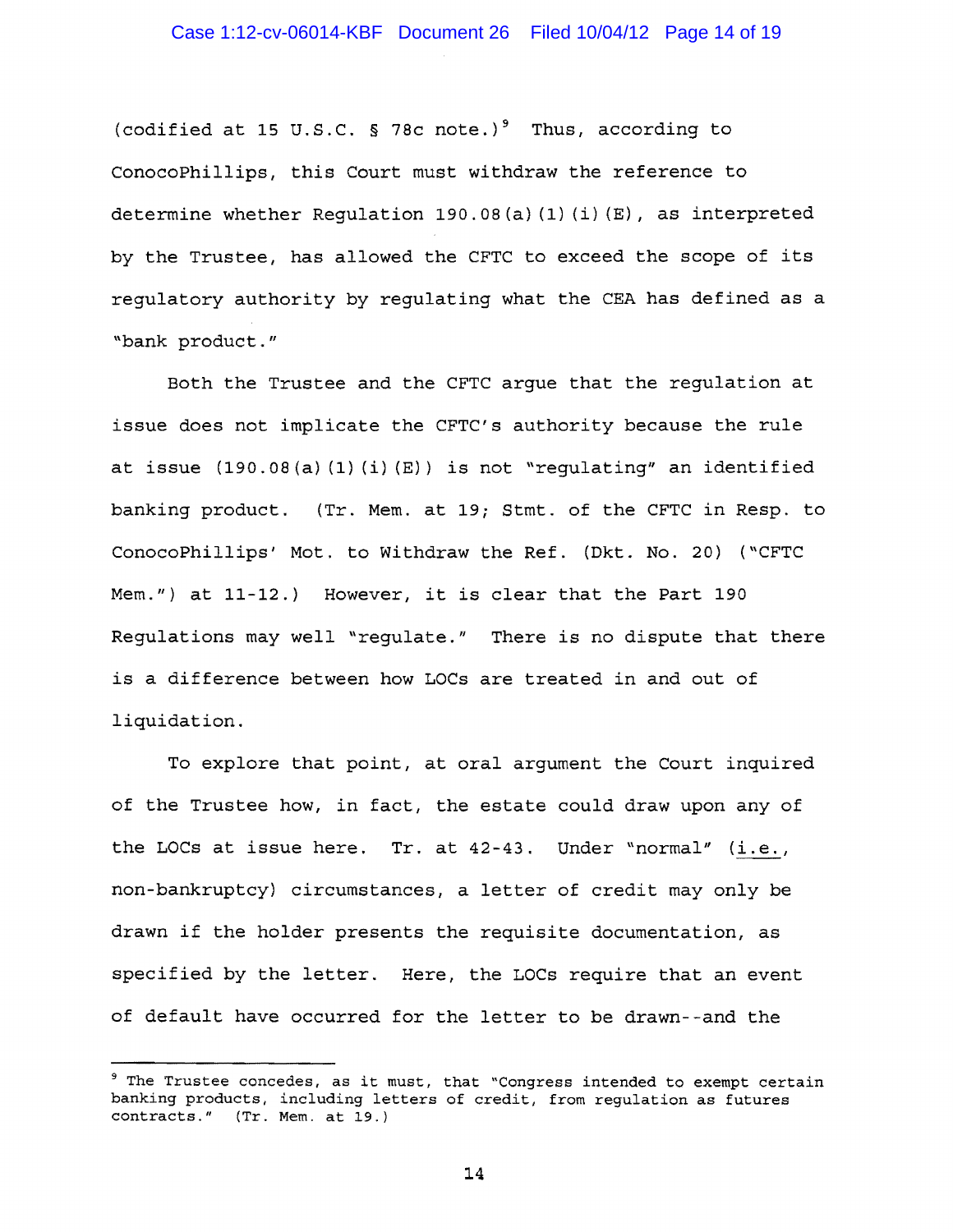### Case 1:12-cv-06014-KBF Document 26 Filed 10/04/12 Page 15 of 19

Foreign and CMPCMT LOCs even require presentation of a certificate from MFGI that an event of default has occurred. See Kleinhaus Decl. Exs. D, E, F, G, H, J; see also id. Exs. C, I.}

In response to the Court's questions about how a letter of credit held by a the trustee of a bankrupt commodities broker could be drawn upon, the Trustee explained that it would present one or more of the LOCs, all of which require an event of default have occurred and three of which additionally require a certificate of an event of default, without any documentation, to the bank, along with information certifying the commodities broker's bankruptcy. Tr. at 43:12-44:4. The Trustee conceded that it was unclear how the bank would respond. Tr. at 44:5-10.

This line of questioning highlighted the unresolved question with respect to whether in liquidation a commodities broker's trustee use of Requlation 190.08(a)(1)(i)(E) somehow generates "proceeds" from letters of credit used to secure margin at the broker, rather than marshals them. If this is so, there is an argument that Regulation 190.08(a)(1)(i)(E) might "regulate" LOCs by changing their treatment--and thus, might contravene the CEA's prohibition. Such an inquiry necessarily requires "substantial and material consideration" of federal non-bankruptcy law--i.e., to determine whether the CFTC is "regulating" an identified banking product or acting within the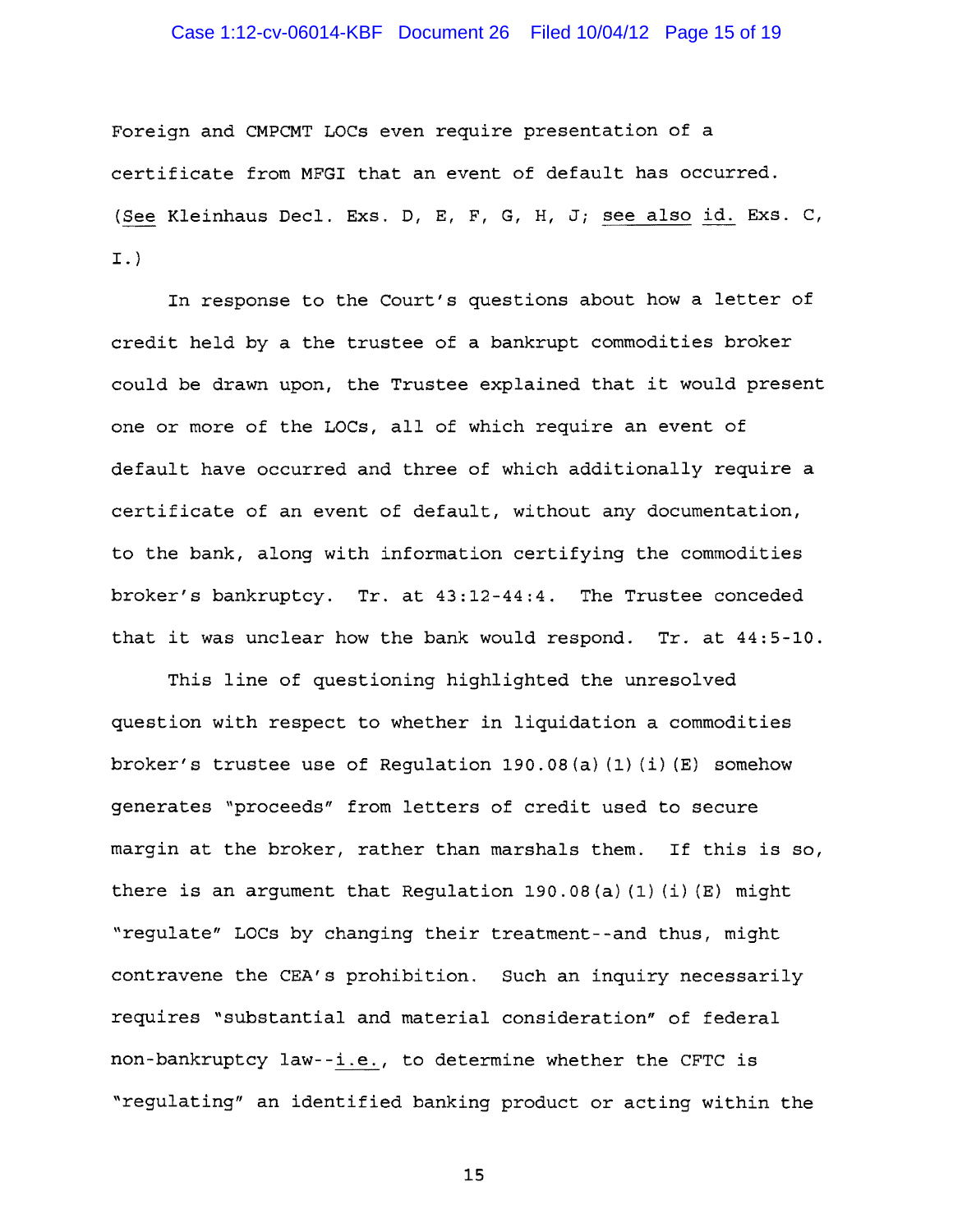# Case 1:12-cv-06014-KBF Document 26 Filed 10/04/12 Page 16 of 19

scope of its regulatory authority under the  $CEA.$ <sup>10</sup> The Court will have to consider the CEA in order to determine whether the CFTC has exceeded its regulatory authority--i.e., whether there is a conflict between the Part 190 Regulations and the CEA because the CEA prohibits, but that Rule 190.08(a)  $(1)$   $(i)$   $(E)$  may require, "requlation" of an identified banking product. $<sup>11</sup>$ </sup> Interpreting the CEA--which is undoubtedly not part of title 11 -and whether the CFTC is regulating letters of credit unquestionably requires "substantial and material consideration" of federal non-bankruptcy law.

> 3. Resolving Whether the Regulation  $190.08$  (a)  $(1)$   $(i)$  (E) (or the Supplementary Information) Preempts State Law

ConocoPhillips argues that the third issue that requires "substantial and material consideration" of federal non-bankruptcy law relates to the alleged tension between

<sup>&</sup>lt;sup>10</sup> The CFTC argues that it has not exceeded its regulatory authority because it is possible that the LOCs are not identified banking products unless there has been a determination by a banking agency "in consultation with the CFTC" that such products constitute "swaps." (CFTC Mem. at 11.) That is an issue that goes to the merits, rather than the question of what laws this Court will need to apply to resolve the issue--and to what extent.

<sup>&</sup>lt;sup>11</sup> The Trustee argues--based upon the legislative history of the Part 190 Regulations (referred to as the "Supplemental Information")--that its treatment of ConocoPhillips' customer claims is in accord with the CFTC's intent with respect to letters of credit. (Tr. Mem. at 14-15.) Such history is not reflected within the regulation itself. In addition, having determined that the Part 190 Regulations are outside of title 11 necessarily takes the legislative history outside of title 11 as well. Thus, to the extent the Trustee believes this Court must recognize or use the legislative history of the Part 190 Regulations to interpret the Trustee's treatment of the LOCs, that is additional "substantial and material consideration" of federal non-bankruptcy laws that requires mandatory withdrawal. Further, the Supplemental Information does not address how a Trustee should treat expired letters of credit (which the Foreign LOCs are) and thus, the Court will have to address that issue--another matter of first impression--as well.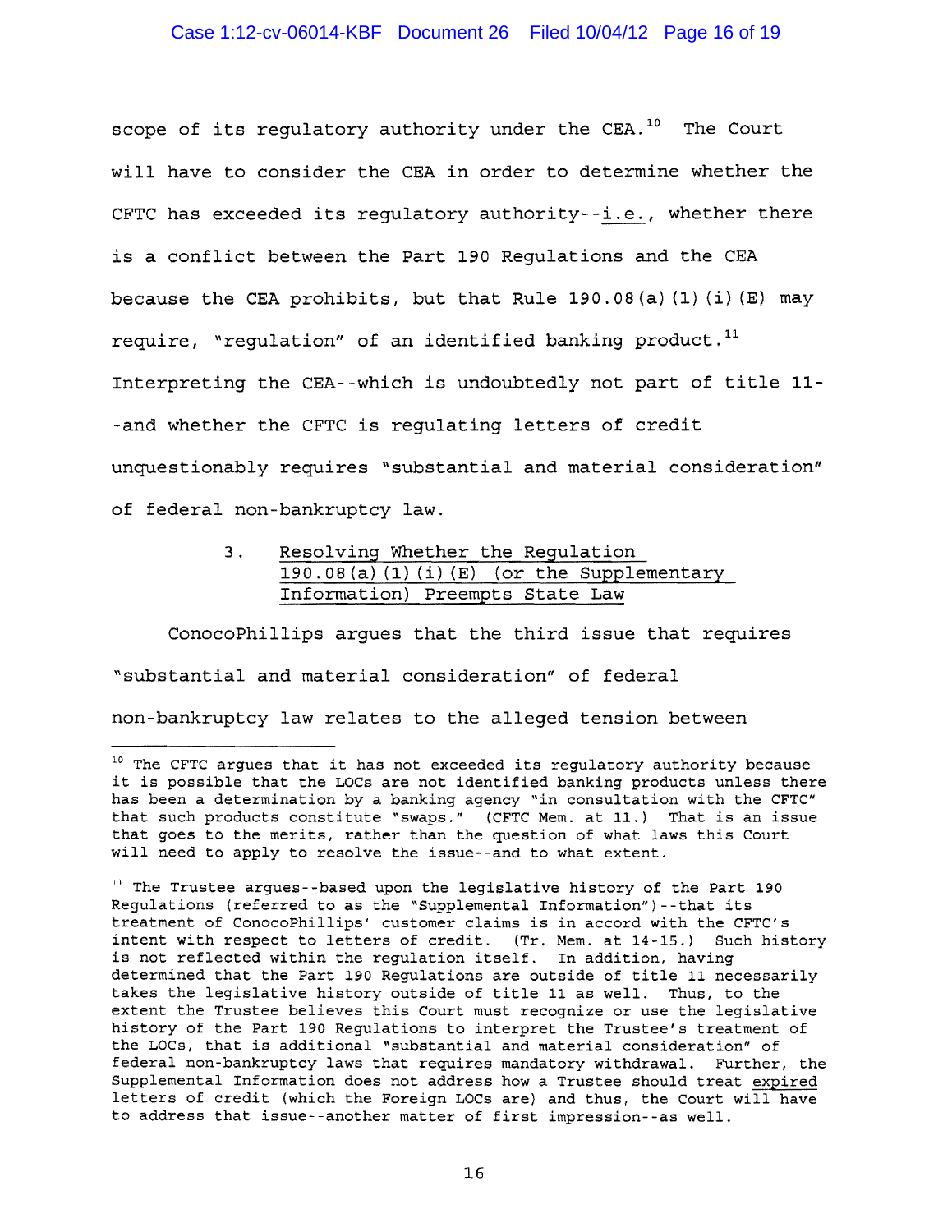federal and state law--and implicates the preemption of the latter by the former. Neither party disputes that under the Uniform Commercial Code (and interpretative case law), drawing upon a letter of credit without meeting the terms of the letter (having made a misrepresentation--express or implied--that the terms of the letter had been met) could constitute "material fraud." U.C.C. § 5-109 cmt.1; see also Ground Air Transfer, Inc. v. Westates Airlines, Inc., 899 F.2d 1269, 1273 (1st Cir. 1990) (Breyer, J.). According to conocoPhillips, the Trustee cannot draw on the LOCs without stating that the terms or trigger for the LOC have been met, namely a default (and in some instances, a certificate thereof). Because the parties agree that no default has occurred, according to conocoPhillips drawing on the LOCs must therefore require a material fraud on the bank. The Trustee has stated that it in no way intends to mislead a bank regarding a state of default. Instead, as discussed above, in order to draw upon one of the LOCs, the Trustee (or a designee) would approach the banking institution, inform it that MFGI was in liquidation and state the bank must honor the LOCs pursuant to Regulation  $190.08(a)$  (1) (i) (E). According to the Trustee, what happens next (at the bank) is unclear. ConocoPhillips argues that even that course of action creates a difference between how letters of credit are treated under non-liquidation state contract law and how they are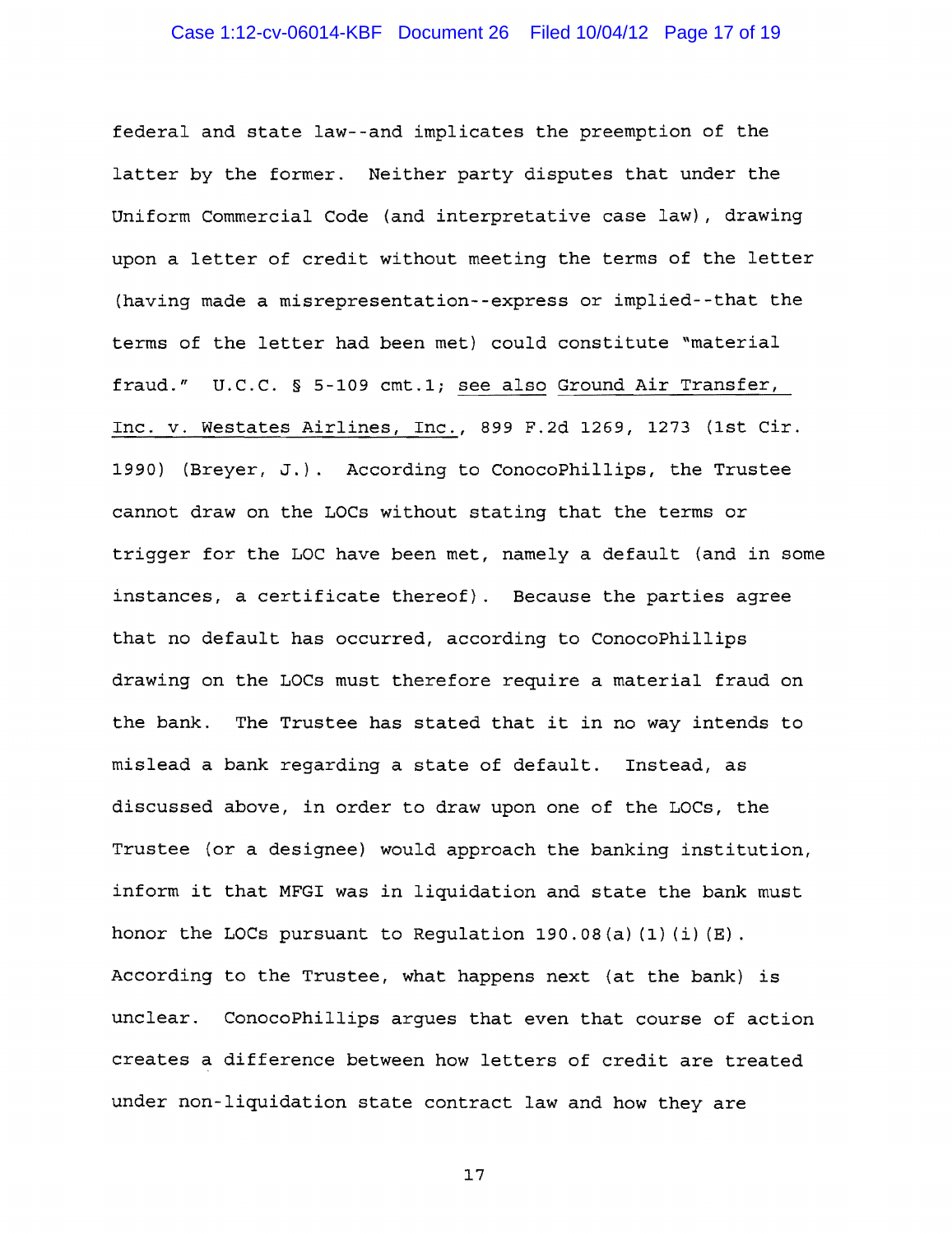## Case 1:12-cv-06014-KBF Document 26 Filed 10/04/12 Page 18 of 19

treated in liquidation of a commodities broker under the CFTC Regulation.

This scenario raises the question of whether the CFTC Regulation is preempting, or can appropriately preempt, state law (which the statute does not purport to do on its face).<sup>12</sup> Consideration of that issue will require the Court to "substantial [ly] and material [ly] consider []" law relating to federal preemption. The Court will have to consider, for example, whether Congress, in providing the CFTC with authority to promulgate the Part 190 Regulations under the CEA, intended to preempt state law regarding treatment of letters of credit in liquidation. See, e.g., Cipollone v. Liggett Grp., Inc., 505 U.S. 504, 516 (1992) (congressional intent is "the ultimate touchstone" of preemption analysis). The Court will likewise have to consider whether the "scope, structure, and purpose" of the Part 190 regulations "implicitly" manifests such an intent. See New York SMSA Ltd. P'ship v. Town of Clarkstown, 612 F.3d 97, 104 (2d Cir. 2010). Accordingly, mandatory withdrawal is appropriate on this basis as well.

<sup>&</sup>lt;sup>12</sup> The Supplementary Information, however, would seem to have the regulation at issue preempt state law.